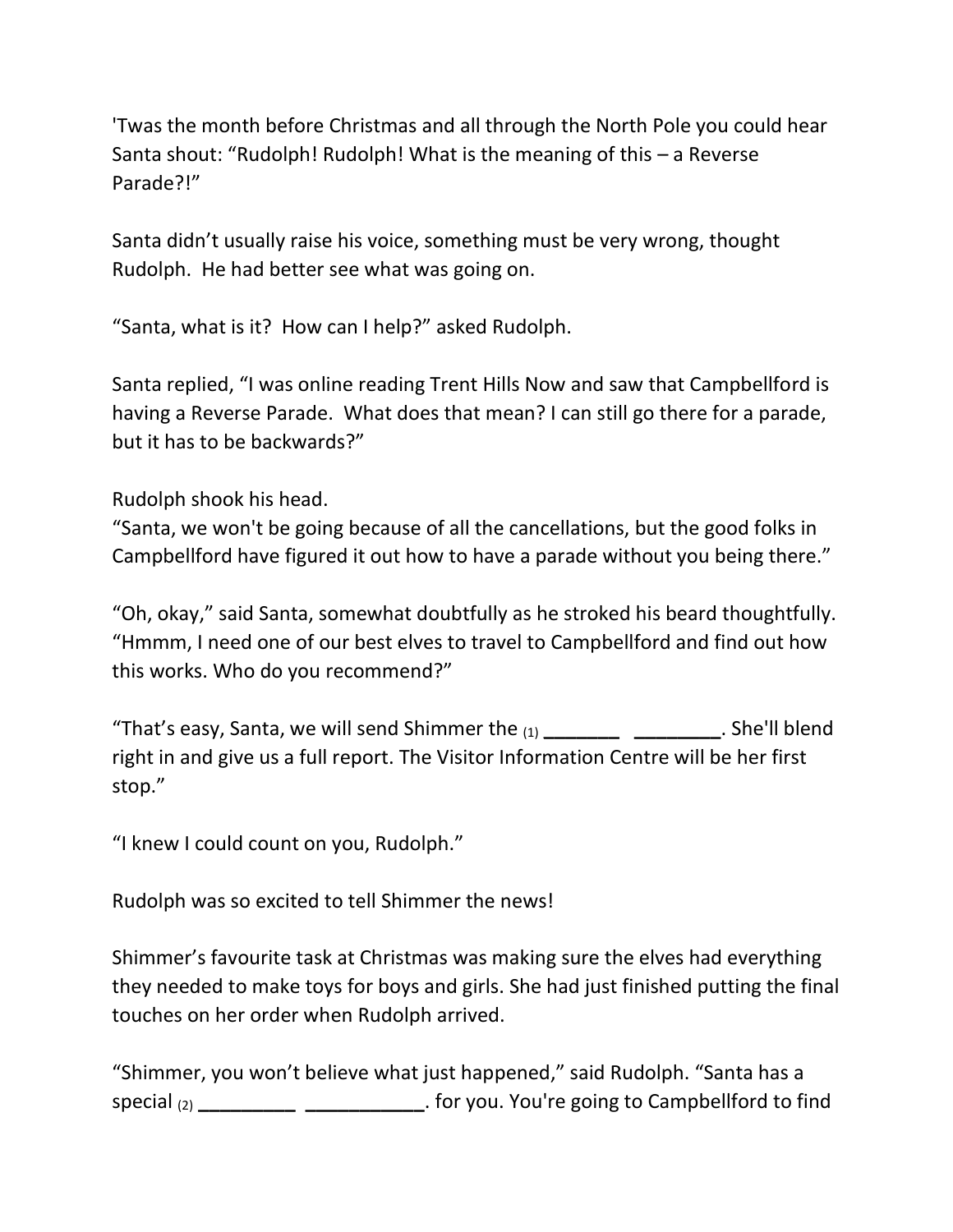out about the Reverse Parade."

"Santa picked me?!" squealed Shimmer. Then she panicked. "But what am I to do?"

Rudolph showed her the Google Map, explaining how she had to visit each marked address to find out how a Reverse Parade works. Rudolph whispered, "Parades are one of Santa's favourite things to do. I think he's worried they might not need him next year!"

"Oh, Rudolph, I understand! Of course I will go!" Shimmer said. "Santa's new sleigh needs a trial run, maybe I could catch a ride?"

"Go get ready, we leave just before dawn!" Rudolph responded.

Shimmer was ready for her adventure in Campbellford. She put on her fashion forward holiday outfit – a red sparkly skirt, with her shiniest green belt. (3) **\_\_\_\_\_\_\_\_\_** took one look and remarked, "Now I know how you got your name!"

Rudolph found the perfect landing spot, 4) **with all and the perfect** landing spot, 4) located across from one of the locations on the Reverse Parade map. He had arranged for Deal Taxi to meet him there to chauffeur Shimmer to the Visitor Information Centre and then around town.

"Have fun, Shimmer, we'll see you back here tonight," Rudolph said.

Shimmer greeted her driver, Sam, with her brightest smile. "I'm here for the Holiday Reverse Parade, But take me to the Visitor Information Centre first."

"Off we go, ma'am!"

"Whoa, wait a minute!" shouted Shimmer. "This is supposed to be a reverse parade, why are we going forward?"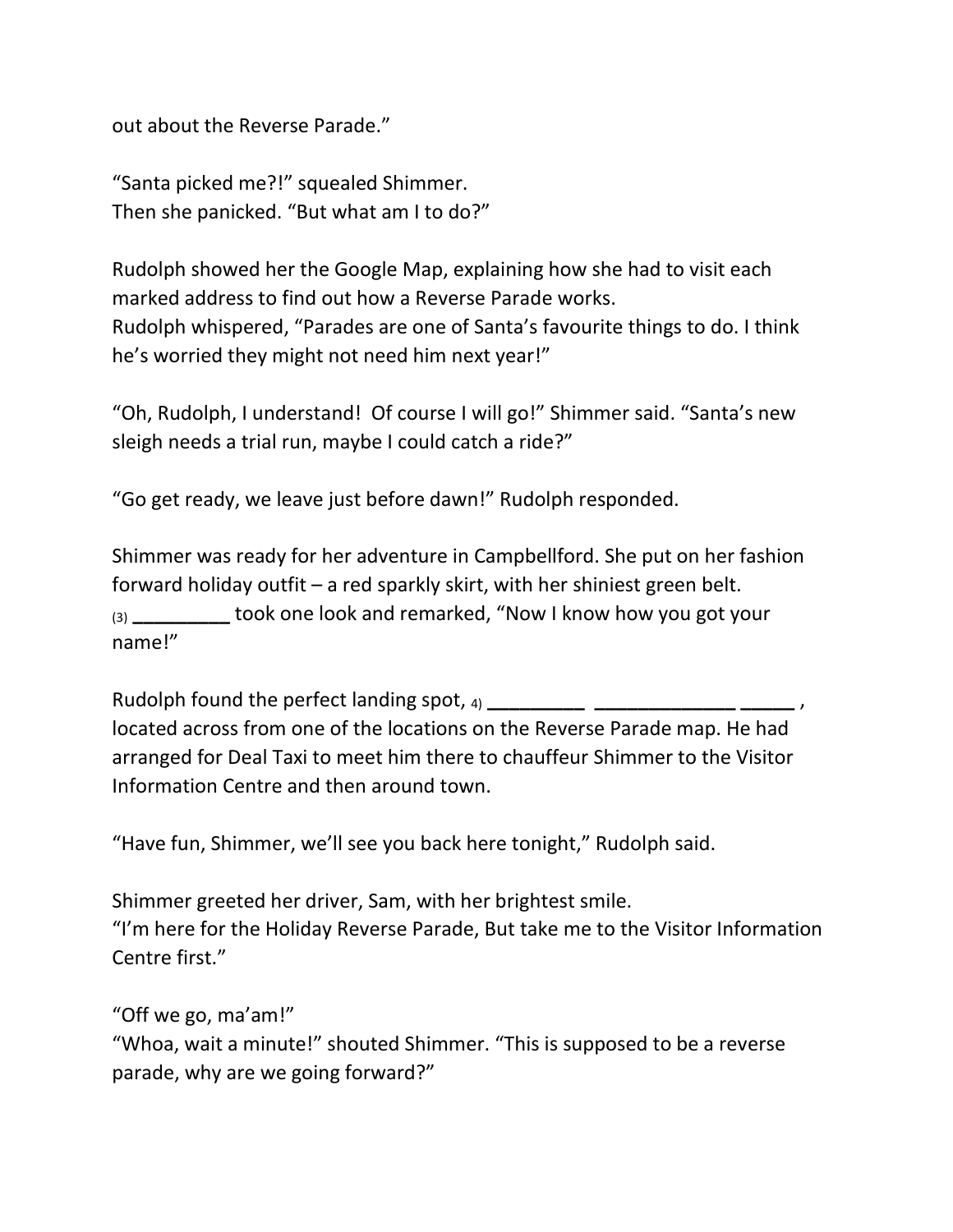Sam chuckled.

"Reverse doesn't mean we drive in reverse or walk backwards, it means WE are the ones moving instead of the parade moving past us! Folks have decorated their homes and businesses to show their holiday spirit. You create your own route from the map!"

"Ohhhh, now I understand," Shimmer said, breathing easier. She had been afraid of getting motion sickness riding backwards all day!

"After I go to the centre, it's straight to the businesses. Maybe I can do some shopping along the way!"

Shimmer spent the rest of the day, going to different spots on the map. She was delighted with all of the decorating that the folks had done. There were gnomes, winter wonderland themes, glitter and sparkle, all of the holiday characters; she especially liked the inflatable Rudolph.

The Campbellford 5) **\_\_\_\_\_\_\_\_\_ \_\_\_\_\_\_\_\_\_\_** and **\_\_\_\_\_\_\_\_\_\_** display on Second Street she was happy to see. They're always in the parade.

As shopping is Shimmer's specialty, she knew just where to go to get treats for her fellow elves. She ordered five dozen sprinkled donuts and pure Ontario maple syrup for Santa's pancakes. And the 6) **\_\_\_\_\_\_\_\_\_ \_\_\_\_\_\_\_\_** she knew would be gobbled up in no time by the reindeer.

Shimmer found a cute 7) **\_\_\_\_\_\_\_\_\_ \_\_\_\_\_\_\_\_\_\_** at the Paint Store for Mrs. Claus and stopped by the drugstore to pick up some allergy medicine for Blitzen; he had developed an allergy to straw, of all things! He would be so 8) **\_\_\_\_\_\_\_\_\_** to have his holiday spirit back again!

And, of course, she had to purchase a little something for herself. The folks were super friendly in the shops, the boutique owner showed her a pair of earrings that had just the right amount of sparkle, and the 9) **\_\_\_\_\_\_\_\_\_ - \_\_\_\_\_\_\_\_\_\_** shoes fit perfectly!

Shimmer had time to spare so she used it for some <sub>10</sub> \_\_\_\_\_\_\_\_\_\_\_\_\_\_\_\_\_\_\_\_\_\_\_, a quick mani-pedi at one of the salons.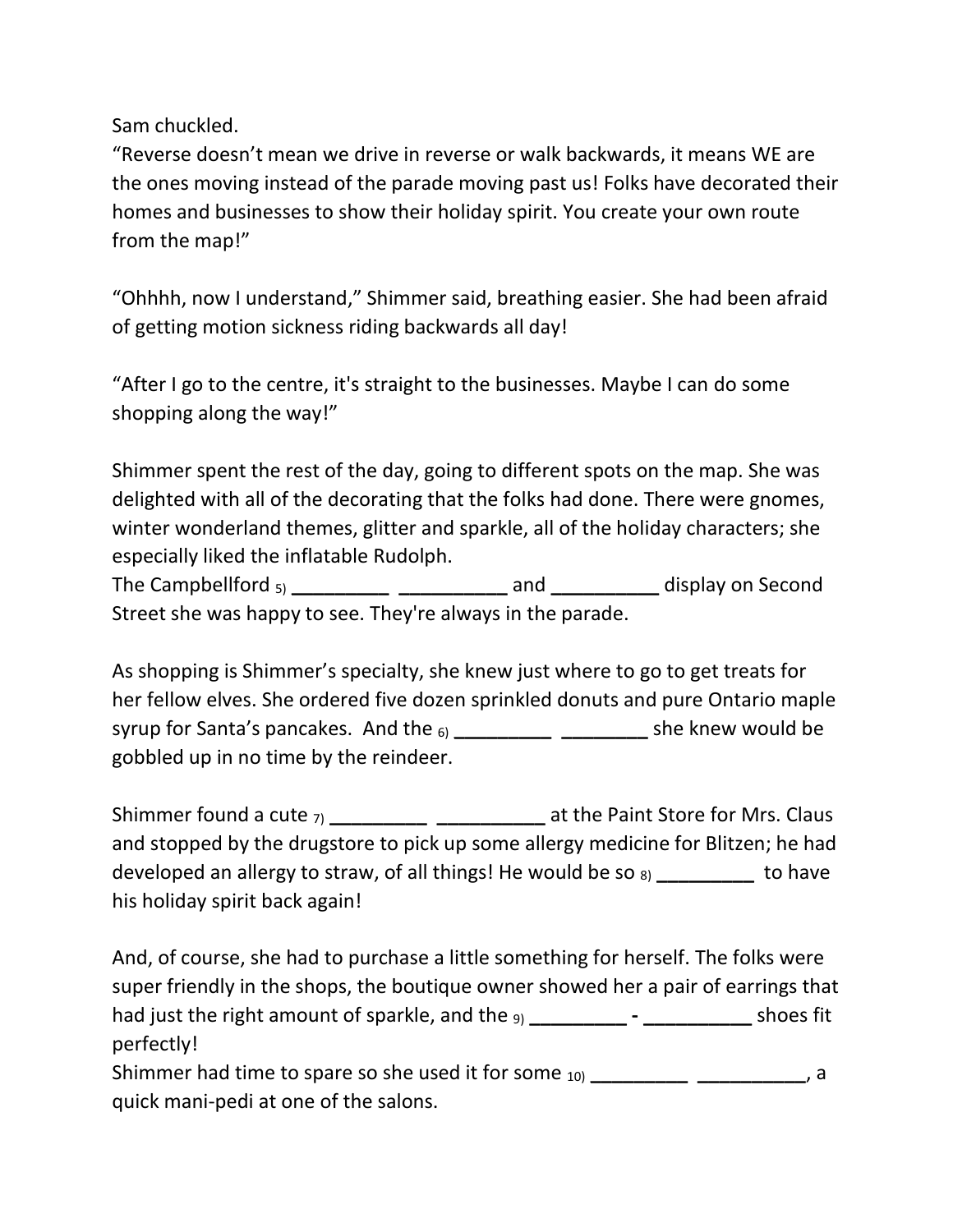She walked around the downtown one more time, to see once again how the businesses had participated, even the lawyer's office with a decorated orange tree. Santa, she knew, will be glad to learn what an outstanding job everyone had done to make this an 11) **\_\_\_\_\_\_\_\_\_ \_\_\_\_\_\_\_\_\_\_ \_\_\_\_\_\_\_\_\_\_\_\_**.

Then it was time to check out the reverse parade locations at nighttime. Shimmer's first visit was to the retirement residence, and the sight filled her with joy. The residents had outdone themselves with their 12) **\_\_\_\_\_\_\_\_\_ \_\_\_\_\_\_\_\_\_\_**. One of them waved from her window and it made Shimmer feel really good inside. She was so glad that Santa had given her this assignment. Santa didn't have to worry, the 13) **\_\_\_\_\_\_\_\_\_ \_\_\_\_\_\_\_\_\_\_** was alive and well in Campbellford, thought Shimmer.

Then she remembered, a lady at one of the houses had given her an envelope for Santa. She had better make sure that he got it.

It was time to head back to meet Rudolph and the others to return home.

Shimmer was so exhausted she slept all the way back to the North Pole.

As the sleigh came to a stop, Shimmer awoke with a start and jumped up. "The envelope, we have to take it to Santa right away!" she exclaimed.

Mrs. Claus came to the door at the sound of loud knocking. "What's all the ruckus about?" she asked with a trace of alarm.

"We have a special letter for Santa!" Shimmer said excitedly. "Please go get him, it's really important. And he will need his glasses!"

Santa had overheard the exchange and approached them with his glasses in hand and a hint of dread in his voice.

"Is this reverse parade thing as bad as I feared?" he asked, with a slight tremble in his voice. "Will no one miss me showing up in their town for a quick visit before